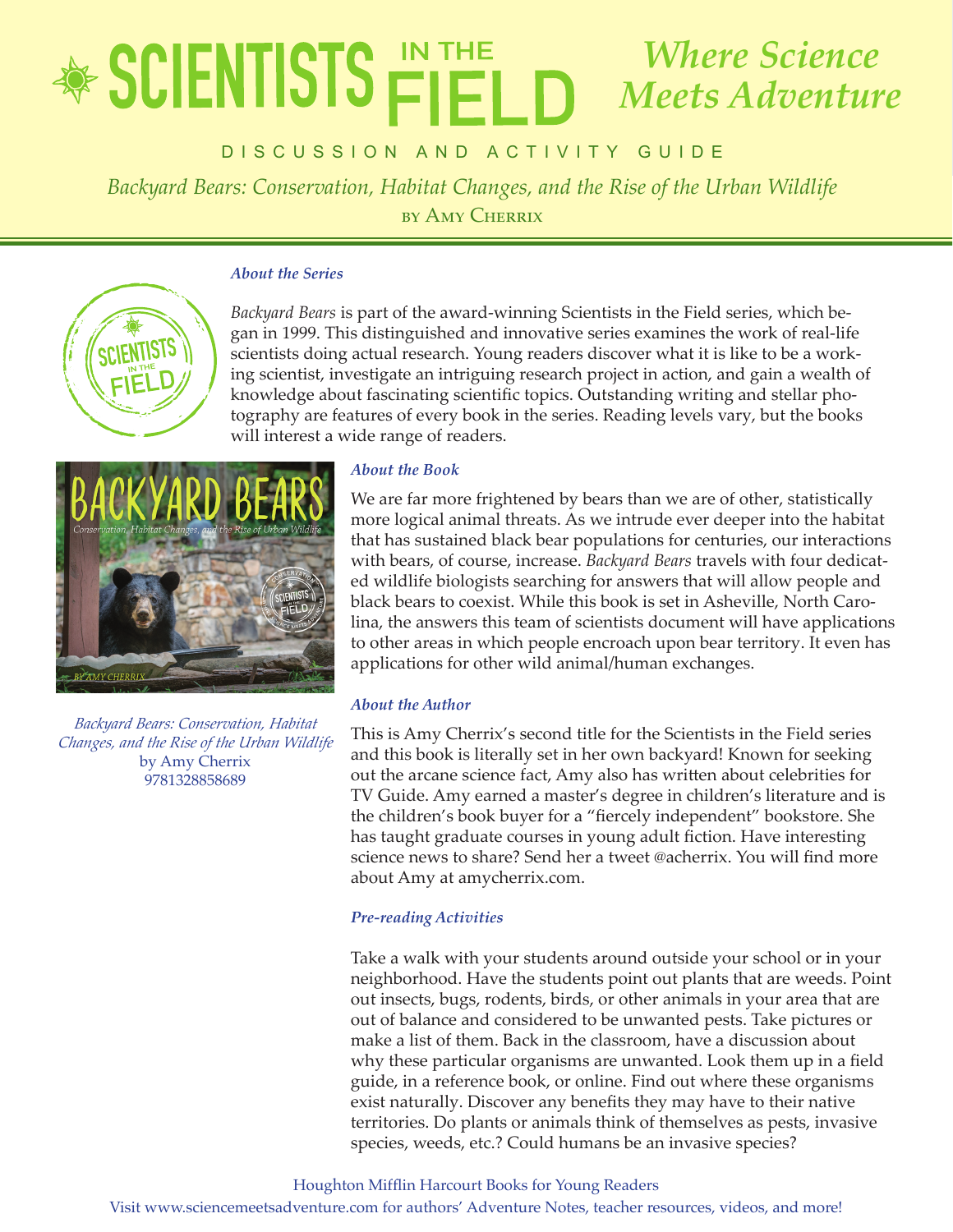# *Backyard Bears: Conservation, Habitat Changes, and the Rise of the Urban Wildlife* by Amy Cherrix

What does "conservation" mean? When it is paired next to "habitat changes," is there an implied contradiction? What does the word "urban" mean? When "urban" modifies "wildlife," what does that suggest?

Review scientific nomenclature germane to animal classification, specifically the differences in the various bear species. Is there any literature that suggests differences between the urban and rural versions of, say, raccoons, mice, or any other creature?

Since much of the focus in this book involves changing perceptions of urban bears and learning to live with them, have a discussion on what we risk when we only consider first impressions and public perceptions based on gossip or folklore. Make a list of behaviors or words and phrases that people use to stereotype animals based on their supposed value as a species. Discuss how this happens. Are there any animals that students believe are more or less useful? Examine carefully these assumptions.

Have students write down predictions about what would happen to their town if it has large mammals such as black bears. What would the bears eat? Where would they live? Have them add predictions about an average week or month of bear activity, behaviors, social structure, or movement. Revisit these predictions and update them as required by reading and newly discovered information.

When knowledge becomes accepted as truth, people have a tendency to merely accept it without much comment or thought. Examine why the general public used to think that animals such as wolves should be shot on sight. Why do people kill bats or snakes or spiders? Discuss why people change their minds or not. We have people who could easily kill any spider. Yet these same folks are terrified to even be in the same room with one. Is that sort of irrational fear possible to change? How?

Create an annotated list of all organisms (plants or animals) with a bad reputation. Include on the annotation the nature of the reputation and the predicted amount of truth in that mistaken perception. Include any interesting cultural differences.

### *Discussion Questions*

What is the role of science in confronting irrational fears? Does it make a difference when part of the fear is based on solid fact? Is there a place for the government to intervene when local tradition defies science? Would an environmental plan, for example, that calls for the introduction of bears into an urban area be worth considering? If so, what factors would lead to proposing such a plan? If not, why not? When does personal responsibility outweigh the public's need to be protected? Should there be an acceptance of risk in a community that is also the habitat of potentially dangerous animals?

How do we approach people about considering the value of animals like black bears, sharks, feral chickens, urban turkeys, starlings, bats, wolves, spiders, crows, etc.? If we cannot talk someone out of believing that an organism is a danger or a pest, are other incremental goals possible? What would be a worthwhile goal with such a person?

Have you ever panicked when in the presence of an animal that you considered to be a threat of some sort? What steps did you (or others) take to calm down? Why do you think you reacted the way you did? Is there something you or others could have done to keep you from panicking?

What do we need to do to make sure that the average citizen has a better understanding of what is involved in an ongoing research project on a single animal? What steps would you take to explain to a nonscience-oriented group of people why we would spend so much time researching animals like black bears?

### *Applying and Extending Our Knowledge*

This book is set in Asheville, North Carolina, a city in the Blue Ridge Mountains in western North Carolina.

• What characteristics of Asheville make it a good habitat for black bears? Prepare a presentation that documents black bear habitat requirements. Link these requirements with images and other information about Asheville that documents how each need is met.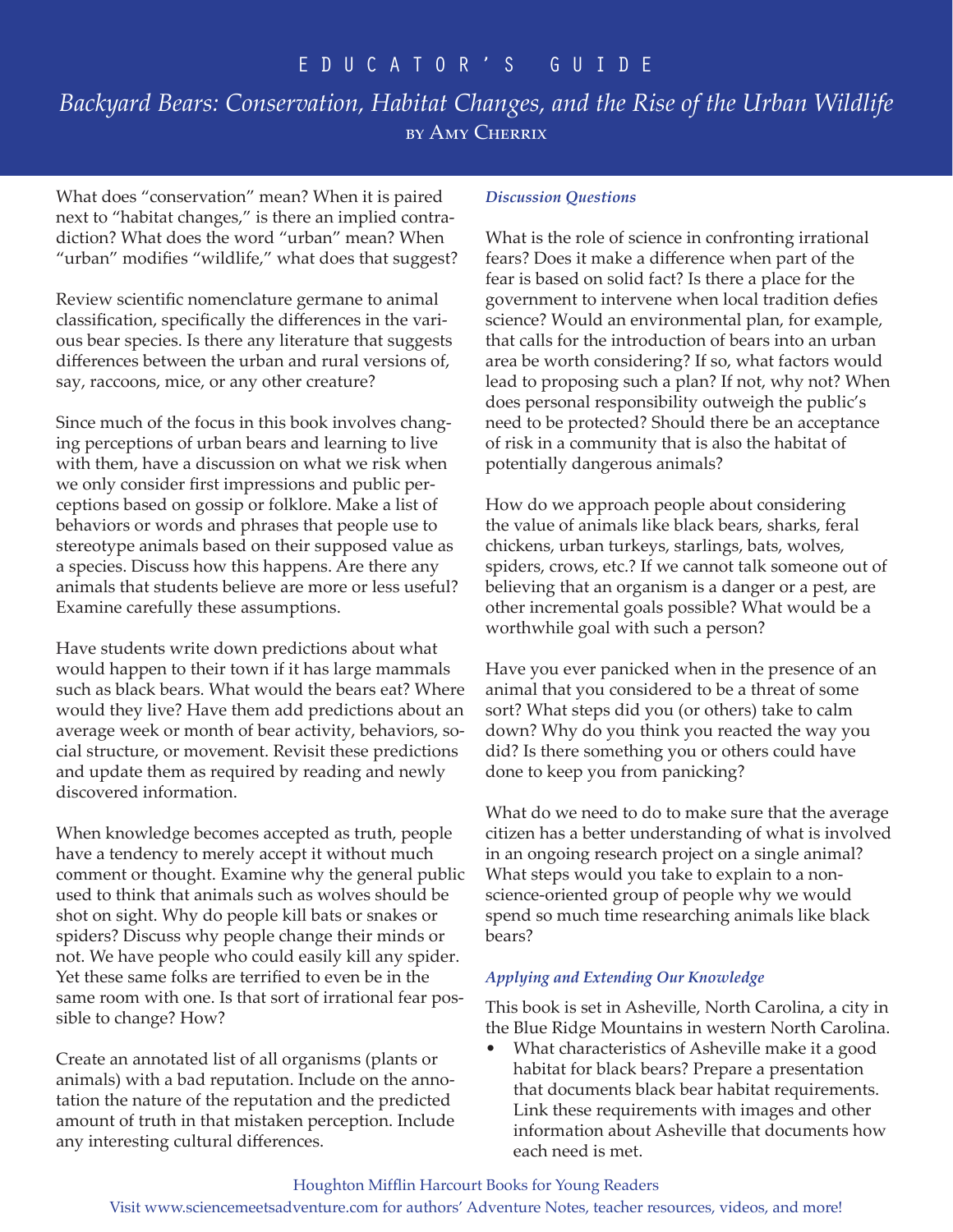# *Backyard Bears: Conservation, Habitat Changes, and the Rise of the Urban Wildlife* by Amy Cherrix

- Since 2000, the population has increased 20%. Why are people moving to Asheville? Research the growth and prepare infographics collating bear and people growth. Prepare a report that presents the range of possibilities for bears and people in the year 2050. Can Asheville sustain the population growth for both people and bears without sacrificing the quality of life for either?
- Research black bear ranges and find cities in these ranges with over 80,000 people. Report on cities that are also dealing with bear problems and ones that could expect to have problems with bears in the next 25 years.

### *Common Core Connections*

• CCSS.ELA-Literacy.RH.6-8.7 Integrate visual information (e.g., in charts, graphs, photographs, videos, or maps) with other information in print and digital texts.

• CCSS.ELA-Literacy.SL.7.5 Include multimedia components and visual displays in presentations to clarify claims and findings and emphasize salient points.

• CCSS.ELA-Literacy.SL.7.4 Present claims and findings, emphasizing salient points in a focused, coherent manner with descriptions, facts, details, and examples; use appropriate eye contact, adequate volume, and clear pronunciation.

- CCSS.ELA-Literacy.W.6.1(a-d) Write arguments to support claims with clear reasons and relevant evidence.
- CCSS.ELA-Literacy.RI Trace and evaluate the argument and specific claims in a text, distinguishing claims that are supported by reasons and evidence from claims that are not.
- CCSS.ELA-Literacy.RI Delineate and evaluate the argument and specific claims in a text, assessing whether the reasoning is valid and the evidence is relevant and sufficient; identify false statements and fallacious reasoning.

• CCSS.ELA-Literacy.W.6.2 Write explanatory texts to examine a topic and convey ideas, concepts, and information through the selection, organization, and analysis of content.

• CCSS.ELA-Literacy.RI Cite strong and thorough textual evidence to support analysis of what the text says explicitly as well as inferences drawn from the text.

There are eight bear species in the world. In addition, this book specifically mentions several other organisms: American chestnut trees (and *Cryphonectria parasitica*), *Panthera pardus, Canis latrans, Gallus gallus domesticus, Meleagris gallopavo, Sturnus vulgaris, Sus scrofa*, and *Hydrochoerus hydrochaeris.* 

• Create a presentation showing the different types of bears. Create cards with annotations showing each bear's vital statistics, including size, range,

color variations, markings, diet, etc.

- Compare the different species to the black bear. Create a Venn diagram (or similar) comparing and contrasting the different bears. Create a graph showing the relative abundance of the different bear species worldwide. Justify your graph and write a short defense of your research.
- Make a map with an overlay showing the ranges of the various bear species. Create a key that gives an idea of the number of bears in any given region. Work with your librarian on ways to research to provide accurate information.
- Have groups of students pick one or more of these animals and prepare similar cards, visuals, and graphs, adding an additional graph or diagram comparing each animal to the black bear.

### *Common Core Connections*

CCSS.ELA-Literacy.RH.6-8.7 Integrate visual information (e.g., in charts, graphs, photographs, videos, or maps) with other information in print and digital texts.

CCSS.ELA-Literacy.SL.7.5 Include multimedia components and visual displays in presentations to clarify claims and findings and emphasize salient points.

CCSS.ELA-Literacy.SL.7.4 Present claims and findings, emphasizing salient points in a focused, coherent manner with pertinent descriptions, facts, details, and examples; use eye contact, adequate volume, and clear pronunciation. CCSS.ELA-Literacy.RI Trace and evaluate the argument and specific claims in a text, distinguishing claims that are supported by reasons and evidence from claims that are not.

One important question these wildlife biologists are attempting to answer is whether urban bears are evolving or adopting behaviors that are not seen with black bears in remote areas.

Research other areas that are home to black bears. Look for information discussing the density of the bear population, what they are eating, height, weight, gender ratios, how far they are traveling, how many cubs there are, and other questions that student groups develop together. Create a graph with this information from all the bear locations considered.

Have students spend time online looking for overhyped, exaggerated, or incorrect bear stories. Play a game in which one student finds a verifiable story about black bears. Once the story is ready, four other students invent stories to pass off as true stories. The four bogus stories are passed into the student with

### Houghton Mifflin Harcourt Books for Young Readers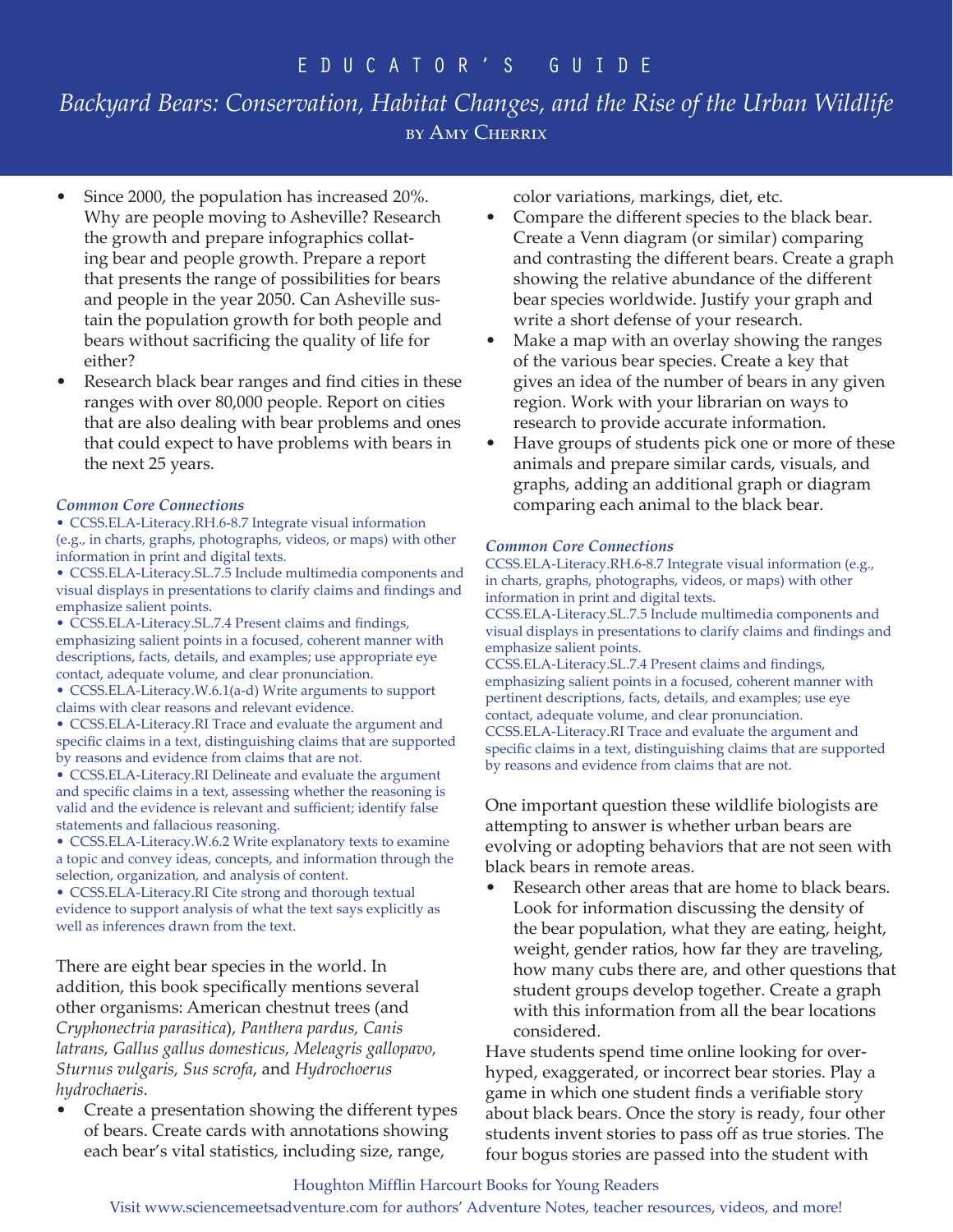## *Backyard Bears: Conservation, Habitat Changes, and the Rise of the Urban Wildlife* by Amy Cherrix

the real story. These stories are then mixed up and read randomly. Students listen to these five stories and vote on the one they think is the true story. Points are given to the students with false stories that receive votes. Points are given to the student with the true story if a student does not vote for it. Adjust as required for your group.

Take a look at picture books or children's stories about bears. Read "Goldilocks and the Three Bears and other bear stories. Have students identify the bear species (if possible) and fact check the books and annotate all instances in which they depict bear behavior incorrectly or incompletely.

Look at all the pictures in *Backyard Bears* and use them as the basis for creating a children's picture book about these black bears. The goal of this book is to show young elementary school students ways to live with black bears safely. Adapt this activity to write about specific animals in your neighborhood with the same goal of learning how to live together. Draw and write picture books to share with young students. As much as possible, depict black bears accurately. Perhaps write a skit, play, musical, or story from the bears' perspective.

### *Common Core Connections*

CCSS.ELA-Literacy.RH.6-8.7 Integrate visual information with other information in print and digital texts.

CCSS.ELA-Literacy.SL.7.5 Include multimedia components and visual displays in presentations to clarify claims and findings and emphasize salient points.

CCSS.ELA-Literacy.SL.7.4 Present claims and findings, emphasizing salient points in a coherent manner with pertinent descriptions, facts, details, and examples; use appropriate eye contact, adequate volume, and clear pronunciation.

CCSS.ELA-Literacy.W.6.1(a-d) Write arguments to support claims with clear reasons and relevant evidence.

CCSS.ELA-Literacy.RI Trace and evaluate the argument and specific claims in a text, distinguishing claims that are supported by reasons and evidence from claims that are not.

CCSS.ELA-Literacy.RI Delineate and evaluate the argument and specific claims in a text, assessing whether the reasoning is valid and the evidence is relevant and sufficient; identify false statements and fallacious reasoning.

CCSS.ELA-Literacy.W.6.2 Write explanatory texts to examine a topic and convey ideas, concepts, and information through the selection, organization, and analysis content.

CCSS.ELA-Literacy.RI Cite strong and thorough textual evidence to support analysis of what the text says explicitly as well as inferences drawn from the text.

On page 26 we read: "In order to make informed decisions, human beings must carefully observe the ways in which animal populations behave, move, and grow. Yet, historically, human beings have not always made decisions in the best interests of wildlife, especially black bears."

- There are plenty of well-known blunders that humans have made while trying to manage animal populations. Research poor decisions by humans to control animal populations. Pick five different decisions and create a presentation that compares and contrasts the types of mistakes made. Is there a common denominator? In hindsight, what changes to scientific procedure or government process should have been made to avoid the mistakes?
- What historical mistakes have humans made with regard to black bears? Why did these mistakes happen? Is there a common denominator?
- Keeping the above quote in mind, brainstorm with your students what kinds of organisms the class could observe in an outdoor area. Make predictions for what animals will be there and what these animals will do. Then move outside and generate a list of animals found in a set amount of time. Make sure students add questions to the end of each entry about something they observe. Generate a procedure with the students for which animals to observe, what to observe, and when to observe these animals daily for the next several weeks.
- Create a field journal for animal observations, stressing the importance of dates, drawing, and description. The American Museum of Natural History has good information about field journals here: www.amnh.org/explore/curriculum-collections/ biodiversity-counts/what-is-biodiversity/doingscience-researchers-and-exhibition-staff-talk-abouttheir-work.-keeping-a-field-journal-1.
- Using natural markers, assign students a section of the area to monitor with a field journal. Make sure to map the site so the students are always observing the exact same location. For the next month (or longer), have students record their observations as regularly as time permits.
- Create a booklet of the questions students have. When appropriate, have these questions guide the

### Houghton Mifflin Harcourt Books for Young Readers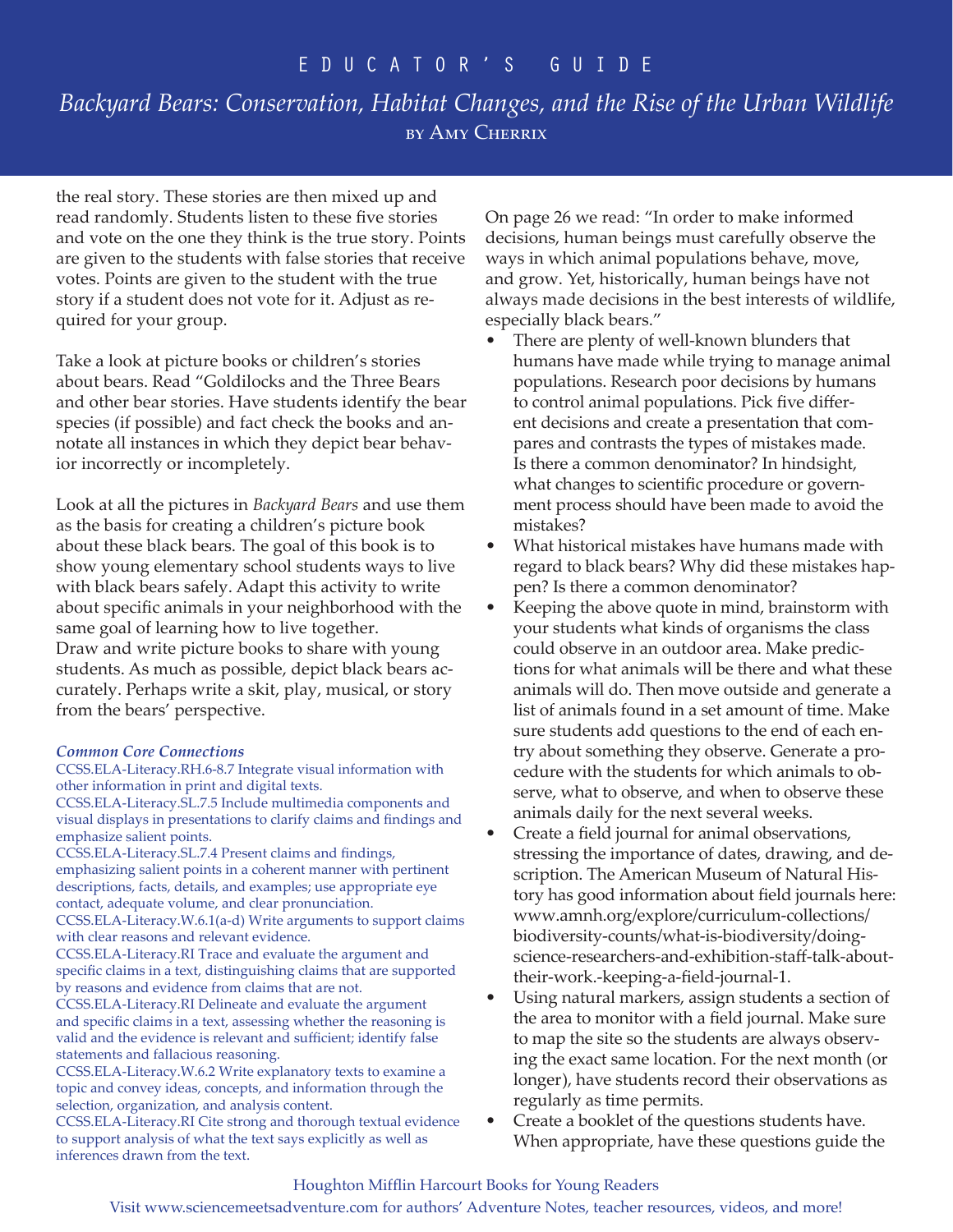# *Backyard Bears: Conservation, Habitat Changes, and the Rise of the Urban Wildlife* by Amy Cherrix

next day's observations. Have students use their observations to formulate answers.

- Compare the class predictions before starting with what the class observes monthly (and at the end of the time period). What new predictions and hypotheses do the students have? What steps have been taken to avoid our tendency to make poor decisions germane to the management of other animal species?
- Your neighborhood probably has at least one similar animal/human conflict. What creature poses problems sharing resources? How is this conflict similar to the black bear conflict? How is it different? Create a Venn diagram (or similar) to show the comparison.

### *Common Core Connections*

CCSS.ELA-Literacy.RH.6-8.7 Integrate visual information (e.g., in charts, graphs, photographs, videos, or maps) with other information in print and digital texts.

CCSS.ELA-Literacy.SL.7.5 Include multimedia components and visual displays in presentations to clarify claims and findings and emphasize salient points.

CCSS.ELA-Literacy.SL.7.4 Present claims and findings, emphasizing points in a focused, coherent manner with pertinent descriptions, facts, details, and examples; use appropriate eye contact, adequate volume, and clear pronunciation.

CCSS.ELA-Literacy.W.6.1(a-d) Write arguments to support claims with clear reasons and relevant evidence.

CCSS.ELA-Literacy.RI Trace and evaluate the argument and specific claims in a text, distinguishing claims that are supported by reasons and evidence from claims that are not.

CCSS.ELA-Literacy.RI Delineate and evaluate the argument and specific claims in a text, assessing whether the reasoning is valid and the evidence is relevant and sufficient; identify false statements and fallacious reasoning.

CCSS.ELA-Literacy.W.6.2 Write explanatory texts to examine a topic and convey ideas, concepts, and information through the selection, organization, and analysis of content.

CCSS.ELA-Literacy.RI Cite strong and thorough textual evidence to support analysis of what the text says explicitly as well as inferences drawn from the text.

On page 38,"It's a complex situation that is as much about people as it is about the bears. However, by relying on scientists to gather data before making decisions or rushing to snap judgments, we can better understand our environment. It can be uncomfortable to look at all sides of an issue you feel strongly about, especially when animals are involved. But when it comes to long-term conservation and wildlife population management, we must be willing to ask

tough questions about what is safe, realistic, and necessary in order to balance habitats shared by all living things."

- Considering that people have not always made the best choices for wildlife, especially bears, and considering that it is, nevertheless, crucial to plan for both people and bears, create something that depicts people and black bears at least fifty years in the future. Then predict at least one other reasonable alternative to your first one.
- The single most obvious problem with urban bears would be the risk of injury, primarily to humans, but to black bears as well. With the help of your school librarian, research instances in which black bears have injured humans. Prepare an executive summary explaining the most common scenarios leading to injuries from black bears. The summary should give an idea, based on data, of how risky it is to live near bears and the best precautions for avoiding injury. Page 66 already has six ways to avoid problems and advice on how to behave should you encounter a bear. Your summary should explain why these are good steps and indicate whether any of them are more useful than others. In other words, tie these steps to what you find out when exploring the history of black bear and human injuries.

### *Common Core Connections*

CCSS.ELA-Literacy.RH.6-8.7 Integrate visual information (e.g., in charts, graphs, photographs, videos, or maps) with other information in print and digital texts.

CCSS.ELA-Literacy.SL.7.4 Present claims and findings, emphasizing salient points in a focused, coherent manner with pertinent descriptions, facts, details, and examples; use appropriate eye contact, adequate volume, and clear pronunciation.

CCSS.ELA-Literacy.W.6.1(a-d) Write arguments to support claims with clear reasons and relevant evidence.

CCSS.ELA-Literacy.RI Trace and evaluate the argument and claims in a text, distinguishing claims that are supported by reasons and evidence from claims that are not.

CCSS.ELA-Literacy.RI Delineate and evaluate the argument and specific claims in a text, assessing whether the reasoning is valid and the evidence is relevant and sufficient; identify false statements and fallacious reasoning.

CCSS.ELA-Literacy.W.6.2 Write explanatory texts to examine a topic and convey ideas, concepts, and information through the selection, organization, and analysis of content.

Pages 8–9 have information on high-tech tracking.

### Houghton Mifflin Harcourt Books for Young Readers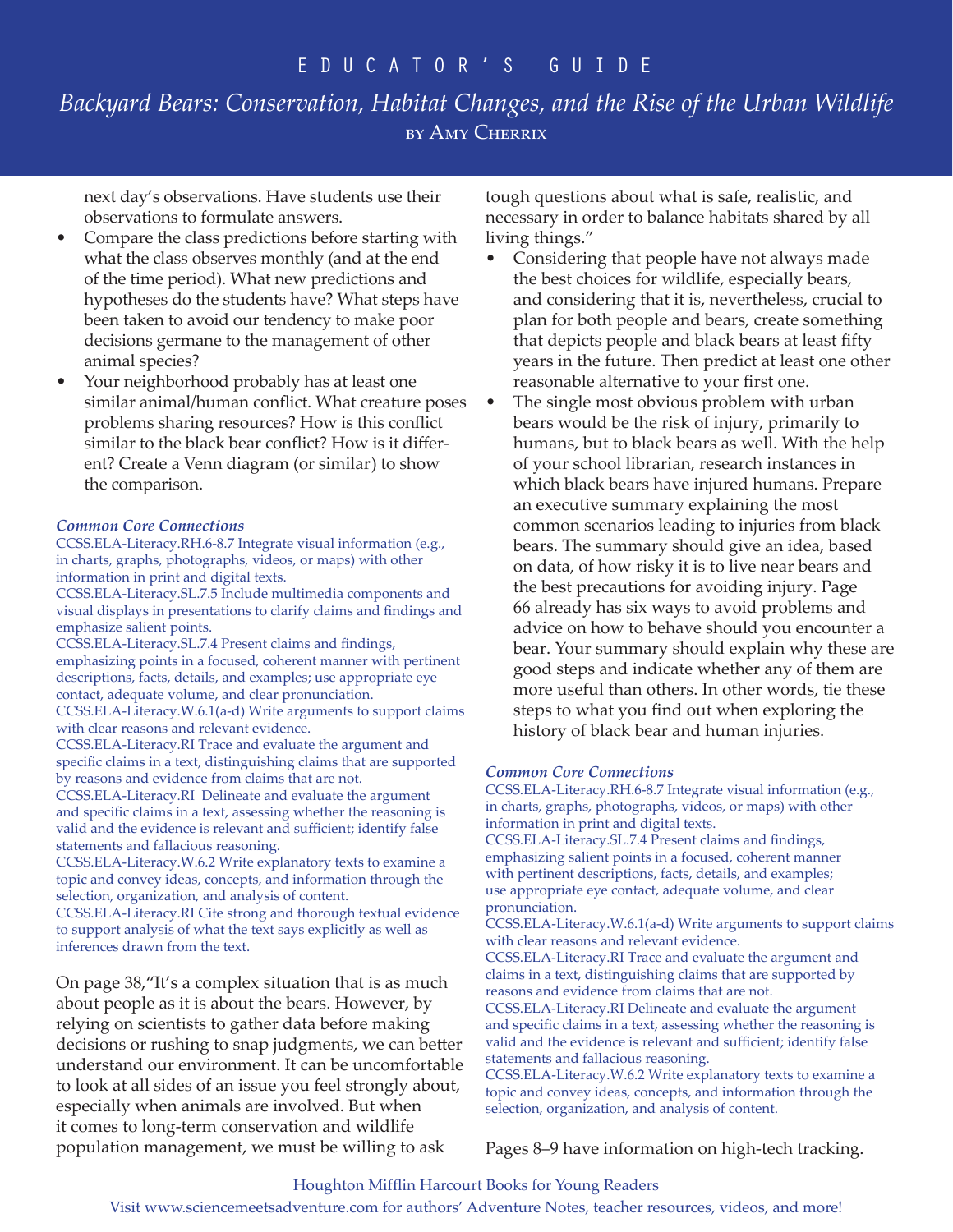# *Backyard Bears: Conservation, Habitat Changes, and the Rise of the Urban Wildlife* by Amy Cherrix

Scientists use the data from the bears' radio collars to track their movements, map their territories, monitor their health, and more.

- Find the longitude and latitude of your school to the nearest degree. Describe the steps you took to get the correct coordinates.
- Using Google Maps, zoom into the location of your school. Print out maps for students and have them insert and label a grid showing precise locations where students move during a typical school day. Note where animals are found in your area and mark these on your maps.
- Share the GPS location. Discuss why it is important to have a standard reference. Discuss why a simpler numbering system might be easier for tracking student movements.

### *Common Core Connections*

CCSS.ELA-Literacy.RH.6-8.7 Integrate visual information (e.g., in charts, graphs, photographs, videos, or maps) with other information in print and digital texts.

CCSS.ELA-Literacy.SL.7.5 Include multimedia components and visual displays in presentations to clarify claims and findings and emphasize salient points.

CCSS.ELA-Literacy.W.6.2 Write informative/explanatory texts to examine a topic and convey ideas, concepts, and information through the selection, organization, and analysis of relevant content.

Pages 22–25 provide vignettes of the four wildlife biologists, with all of them telling about their favorite part of this bear study.

- Think of research you have done. In small groups, discuss what steps you took to find the answers you were seeking, whether you enjoyed the research, whether the research took you to unexpected answers, how you knew you had enough information.
- Colleen's favorite bear fact has to do with the bear's weight gain in preparation for hibernation. This fact has her interested in what bears can teach us about diabetes and other health issues. Think about times in your own life in which learning one thing led you to new explorations. Write a song or poem about Colleen's favorite bear fact and how it motivates her to study diabetes, etc. Write an essay explaining why a bear's weight gain before hibernation might lead researchers to gain an understanding of diabetes,

osteoporosis, and muscle loss

### *Common Core Connections*

CCSS.ELA-Literacy.SL.7.4 Present claims and findings, emphasizing points in a focused, coherent manner with pertinent descriptions, facts, details, and examples; use appropriate eye contact, adequate volume, and clear pronunciation. CCSS.ELA-Literacy.W.6.1(a-d) Write arguments to support claims with clear reasons and relevant evidence. CCSS.ELA-Literacy.RI Trace and evaluate the argument and specific claims in a text, distinguishing claims that are supported by reasons and evidence from claims that are not. CCSS.ELA-Literacy.RI Delineate and evaluate the argument and specific claims in a text, assessing whether the reasoning is valid and the evidence is relevant and sufficient; identify false statements and fallacious reasoning. CCSS.ELA-Literacy.W.6.2 Write explanatory texts to examine a topic and convey ideas, concepts, and information through the selection, organization, and analysis of content. CCSS.ELA-Literacy.RI Cite strong and thorough textual evidence to support analysis of what the text says explicitly as well as inferences drawn from the text.

Take a look at the photo on page 27. Students may have relatives who remember being a part of groups observing bears in a similar setting.

- What does the adage "a fed bear is a dead bear" mean? Is it supported by research? Does the location of the bears change the relative truth of the adage? Write two persuasive essays exploring the opposite positions or write a longer, nuanced essay explaining how this adage works in Asheville.
- How do black bears help maintain the ecosystem? Write an essay showing what happens when there is a healthy black bear population and when the population can no longer be supported by the resources of that habitat.
- n your own area, what omnivores do you find? Share pictures of these animals. Does your region have a balanced predator/prey/omnivore relationship? Justify your answer.

### *Common Core Connections*

CCSS.ELA-Literacy.RH.6-8.7 Integrate visual information (e.g., in charts, graphs, photographs, videos, or maps) with other information in print and digital texts. CCSS.ELA-Literacy.SL.7.5 Include multimedia components and visual displays in presentations to clarify claims and findings and emphasize salient points. CCSS.ELA-Literacy.SL.7.4 Present claims and findings,

### Houghton Mifflin Harcourt Books for Young Readers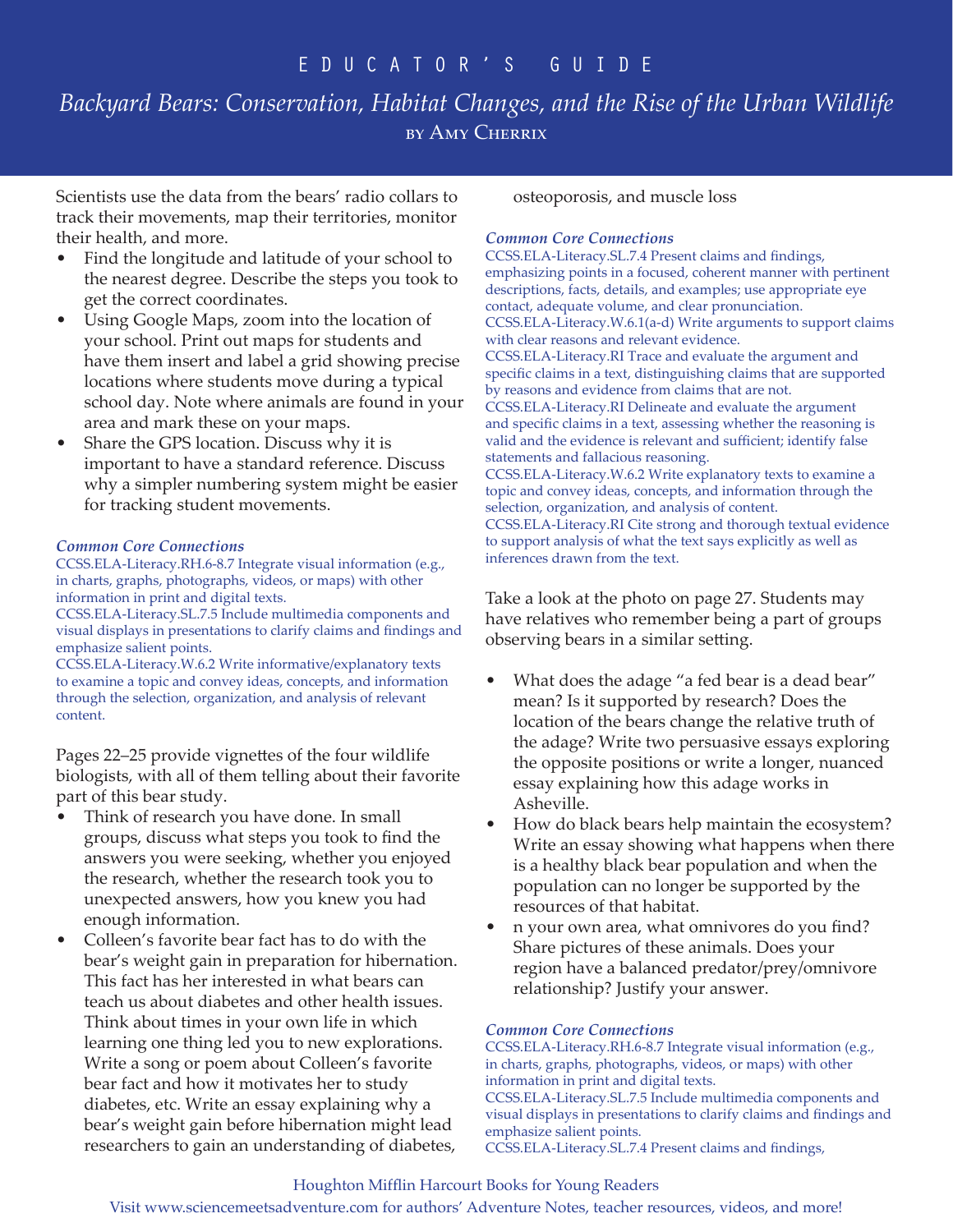# *Backyard Bears: Conservation, Habitat Changes, and the Rise of the Urban Wildlife* by Amy Cherrix

emphasizing salient points in a focused, coherent manner with pertinent descriptions, facts, details, and examples; use eye contact, adequate volume, and clear pronunciation. CCSS.ELA-Literacy.W.6.1(a-d) Write arguments to support claims

with clear reasons and relevant evidence. CCSS.ELA-Literacy.RI Trace and evaluate the argument and specific claims in a text, distinguishing claims that are supported by reasons and evidence from claims that are not. CCSS.ELA-Literacy.RI Delineate and evaluate the argument and specific claims in a text, assessing whether the reasoning is valid and the evidence is relevant and sufficient; identify false statements and fallacious reasoning. CCSS.ELA-Literacy.W.6.2 Write explanatory texts to examine a

topic and convey ideas, concepts, and information through the selection, organization, and analysis of content. CCSS.ELA-Literacy.RI Cite strong and thorough textual evidence

to support analysis of what the text says explicitly as well as inferences drawn from the text.

Throughout this book are descriptions of various frustrations that render scientific research problematic. Each of us may respond to these frustrations in a very different fashion. What seriously bothers one person may be a very minor issue to another.

- List the issues specific to studying black bears. Explain which one would bother you the most and, if different, which one would be most likely to compromise the research.
- In any research venture in the United States and most other countries, we deal with the critical issue of funding. With the help of your librarian, figure out how much it would likely cost to spend three months in the field studying black bears. Prepare a budget that includes transportation, lodging, food, supplies, equipment, data and communication costs, and other expenses one might have. Indicate a range of expenses that factor in best- and worst-case scenarios.
- While you may or may not live in an area that includes black bears, you do live in an area that has other wildlife that warrants investigation. Which animal in your area should be studied, either to help humans coexist with this animal, to increase their numbers, reduce their numbers, or for some other purpose? What would be your recommendation for a study plan?
- Cherrix has listed several reasons why studying black bears could be beneficial to society as a whole. Create an argument both in support and against continuing to fund black bear research.

Listen to the arguments of others in your class about this priority and decide which argument seems most persuasive. Explain why. If possible, send your argument to the wildlife biologists in Asheville for their feedback.

### *Common Core Connections*

CCSS.ELA-Literacy.SL.7.4 Present claims and findings, emphasizing salient points in a focused, coherent manner with pertinent descriptions, facts, details, and examples; use eye contact, adequate volume, and clear pronunciation. CCSS.ELA-Literacy.W.6.1(a-d) Write arguments to support claims with clear reasons and relevant evidence. CCSS.ELA-Literacy.RI Trace and evaluate the argument and specific claims in a text, distinguishing claims that are supported by reasons and evidence from claims that are not. CCSS.ELA-Literacy.RI Delineate and evaluate the argument and specific claims in a text, assessing whether the reasoning is valid and the evidence is relevant and sufficient; identify false statements and fallacious reasoning. CCSS.ELA-Literacy.W.6.2 Write explanatory texts to examine a topic and convey ideas, concepts, and information through the selection, organization, and analysis of content. CCSS.ELA-Literacy.RI Cite strong and thorough textual evidence to support analysis of what the text says explicitly as well as inferences drawn from the text.

### *Other Websites to Explore*

Bear With Us has a webpage devoted to all bear species. bearwithus.org/8-bears-of-the-world

Discover Wildlife shows some of the locations for finding black bears. www.discoverwildlife.com/animals/six-top-spots-see-black-bears-north-america

The National Wildlife Federation site on black bears: www.nwf.org/Educational-Resources/Wildlife-Guide/ Mammals/Black-Bear

www.bearwise.org

American Bear National Geographic: www.nationalgeographic.com/animals/mammals/a/american-blackbear

The National Park Association has information on the black bears in various National Parks across the country. www.nps.gov/subjects/bears/black-bears. htm (Yellowstone has its own black bear page: www. nps.gov/yell/learn/nature/black-bear.htm.)

### Houghton Mifflin Harcourt Books for Young Readers